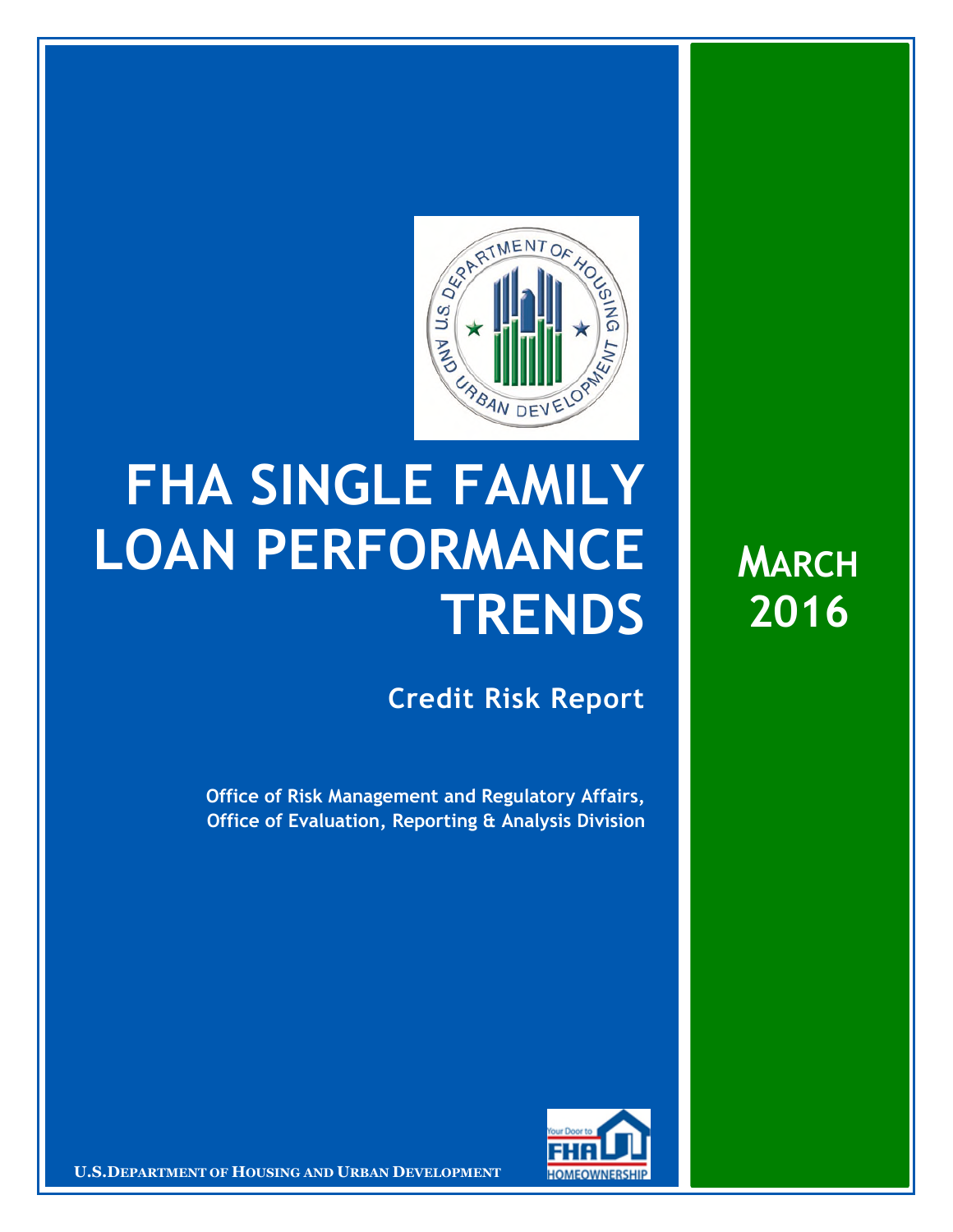## Table of Contents

## Table of Figures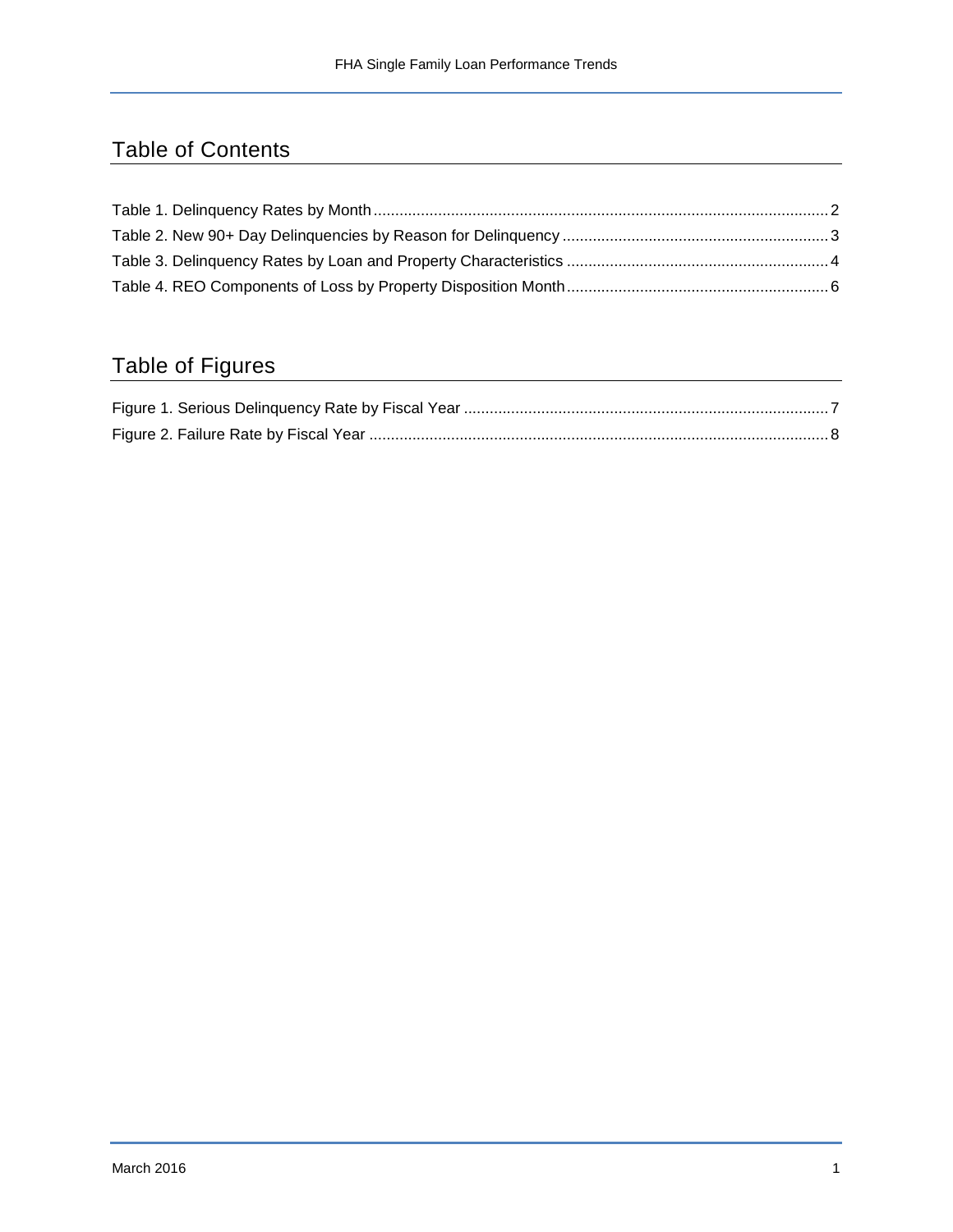|                                | Active<br>Insurance in | Delinquency Rates <sup>a</sup> (%) |                            |        | Exceptions <sup>b</sup> $(%)$ | Serious    |                       |  |  |  |  |
|--------------------------------|------------------------|------------------------------------|----------------------------|--------|-------------------------------|------------|-----------------------|--|--|--|--|
|                                | Force                  |                                    |                            |        | In.                           | In         | Delinquency           |  |  |  |  |
| Month                          | (EOM)                  | 30-day                             | 60-day                     | 90-day | Foreclosure                   | Bankruptcy | Rate <sup>c</sup> (%) |  |  |  |  |
| <b>Non-Seasonally Adjusted</b> |                        |                                    |                            |        |                               |            |                       |  |  |  |  |
| Mar 2015                       | 7,701,949              | 3.72                               | 1.33                       | 3.28   | 2.18                          | 0.96       | 6.42                  |  |  |  |  |
| Apr                            | 7,683,019              | 3.98                               | 1.36                       | 3.17   | 2.15                          | 0.96       | 6.28                  |  |  |  |  |
| May                            | 7,665,993              | 4.59                               | 1.47                       | 3.25   | 2.04                          | 0.96       | 6.24                  |  |  |  |  |
| Jun                            | 7,677,944              | 4.37                               | 1.51                       | 3.19   | 1.98                          | 0.95       | 6.12                  |  |  |  |  |
| Jul                            | 7,699,352              | 3.97                               | 1.45                       | 3.02   | 1.85                          | 0.88       | 5.75                  |  |  |  |  |
| Aug                            | 7,723,992              | 4.58                               | 1.60                       | 3.09   | 1.91                          | 0.91       | 5.91                  |  |  |  |  |
| Sep                            | 7,742,143              | 4.63                               | 1.64                       | 3.07   | 1.87                          | 0.92       | 5.86                  |  |  |  |  |
| Oct                            | 7,765,800              | 4.66                               | 1.64                       | 3.02   | 1.85                          | 0.92       | 5.79                  |  |  |  |  |
| Nov                            | 7,780,970              | 4.77                               | 1.67                       | 3.07   | 1.84                          | 0.92       | 5.82                  |  |  |  |  |
| Dec                            | 7,779,458              | 4.70                               | 1.68                       | 3.04   | 1.85                          | 0.90       | 5.79                  |  |  |  |  |
| Jan 2016                       | 7,797,476              | 5.10                               | 1.78                       | 3.07   | 1.81                          | 0.91       | 5.80                  |  |  |  |  |
| Feb                            | 7,809,458              | 4.14                               | 1.50                       | 2.88   | 1.78                          | 0.89       | 5.55                  |  |  |  |  |
| Mar                            | 7,809,260              | 3.72                               | 1.32                       | 2.76   | 1.68                          | 0.87       | 5.31                  |  |  |  |  |
|                                |                        |                                    | <b>Seasonally Adjusted</b> |        |                               |            |                       |  |  |  |  |
| Mar 2015                       | 7,701,949              | 4.22                               | 1.58                       | 3.35   | 2.10                          | 0.99       | 6.44                  |  |  |  |  |
| Apr                            | 7,683,019              | 4.24                               | 1.53                       | 3.39   | 2.03                          | 0.98       | 6.40                  |  |  |  |  |
| May                            | 7,665,993              | 4.61                               | 1.58                       | 3.48   | 1.98                          | 0.97       | 6.44                  |  |  |  |  |
| Jun                            | 7,677,944              | 4.40                               | 1.57                       | 3.43   | 2.03                          | 0.97       | 6.42                  |  |  |  |  |
| Jul                            | 7,699,352              | 4.18                               | 1.47                       | 3.21   | 1.90                          | 0.89       | 6.00                  |  |  |  |  |
| Aug                            | 7,723,992              | 4.37                               | 1.58                       | 3.24   | 2.00                          | 0.96       | 6.20                  |  |  |  |  |
| Sep                            | 7,742,143              | 4.31                               | 1.52                       | 3.13   | 1.93                          | 0.93       | 6.00                  |  |  |  |  |
| Oct                            | 7,765,800              | 4.66                               | 1.56                       | 3.01   | 1.88                          | 0.88       | 5.76                  |  |  |  |  |
| Nov                            | 7,780,970              | 4.50                               | 1.55                       | 2.88   | 1.87                          | 0.88       | 5.62                  |  |  |  |  |
| Dec                            | 7,779,458              | 4.36                               | 1.50                       | 2.78   | 1.85                          | 0.87       | 5.50                  |  |  |  |  |
| Jan 2016                       | 7,797,476              | 4.88                               | 1.59                       | 2.74   | 1.79                          | 0.89       | 5.42                  |  |  |  |  |
| Feb                            | 7,809,458              | 4.45                               | 1.62                       | 2.72   | 1.74                          | 0.88       | 5.34                  |  |  |  |  |
| Mar                            | 7,809,260              | 4.22                               | 1.57                       | 2.82   | 1.61                          | 0.90       | 5.33                  |  |  |  |  |

<span id="page-2-0"></span>

EOM = end of month.<br><sup>a</sup> The 90-day category includes all loans that are at least 3 months delinquent excluding those loans in foreclosure or bankruptcy processing. Included in the delinquency counts are loans under active consideration for loss mitigation foreclosure avoidance.<br><sup>9</sup> Exceptions are counted separately from delinquencies, regardless of the length of the delin

 $\textdegree$  Serious delinquency rates are the sum of 90-day delinquencies plus in-foreclosures and in-bankruptcies.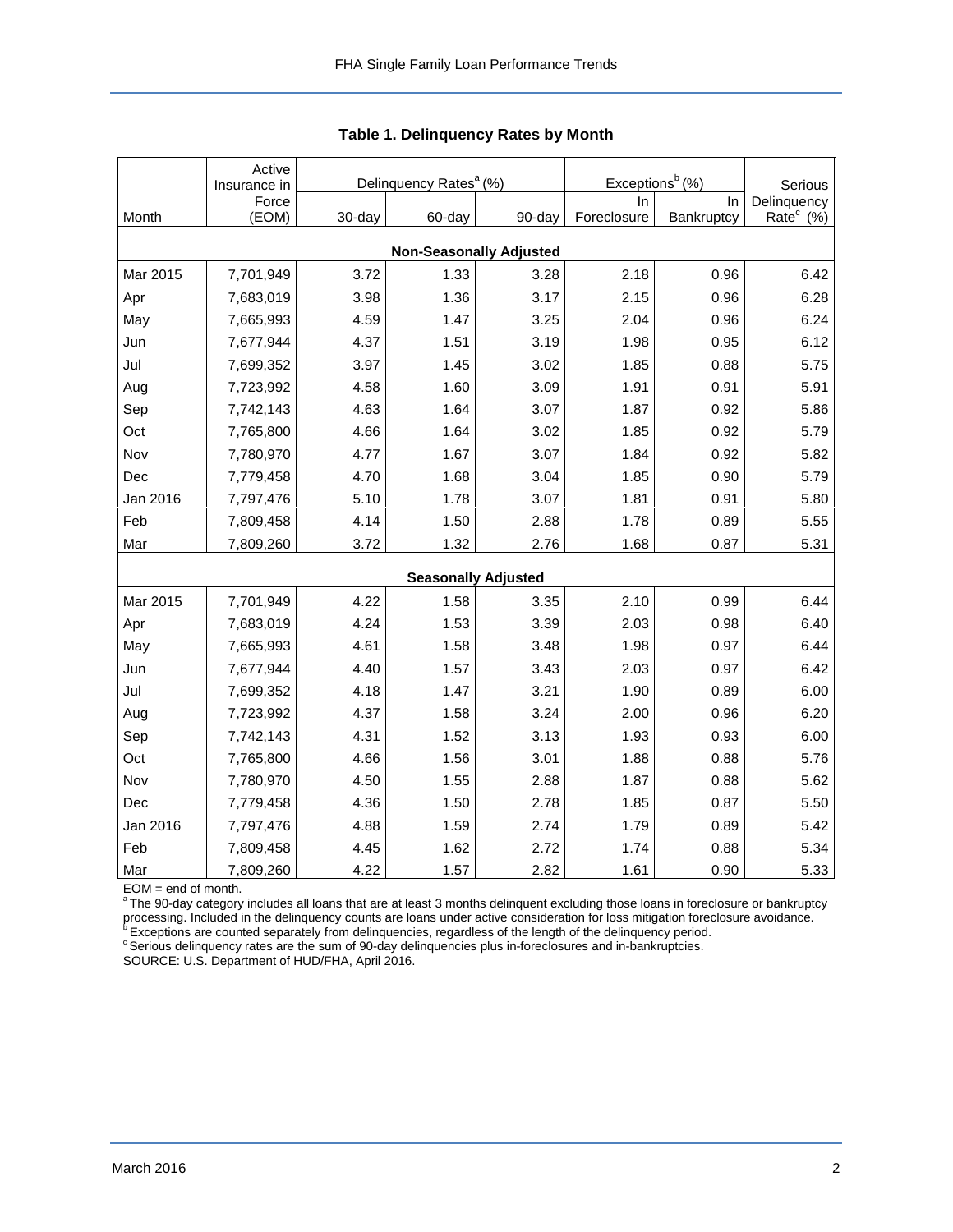|                    |               | Share by Reason for Delinguency (%) |            |             |                                                        |                     |         |                    |  |  |  |  |
|--------------------|---------------|-------------------------------------|------------|-------------|--------------------------------------------------------|---------------------|---------|--------------------|--|--|--|--|
| <b>Fiscal Year</b> | New 90+ Day   | Reduction                           |            | Excessive   | Death or<br>Illness of<br>Principal<br><b>Borrower</b> | Marital             | No      |                    |  |  |  |  |
| and Quarter        | Delinquencies | of Income                           | Unemployed | Obligations | or Family                                              | <b>Difficulties</b> | Contact | Other <sup>a</sup> |  |  |  |  |
| 2011 Q1            | 133,712       | 37.76                               | 9.79       | 16.45       | 9.50                                                   | 4.54                | 12.71   | 9.24               |  |  |  |  |
| 2011 Q2            | 117,915       | 37.36                               | 10.43      | 16.12       | 10.21                                                  | 4.44                | 11.74   | 9.70               |  |  |  |  |
| 2011 Q3            | 99,259        | 36.68                               | 10.60      | 16.56       | 10.81                                                  | 4.77                | 10.44   | 10.13              |  |  |  |  |
| 2011 Q4            | 133,834       | 37.27                               | 10.49      | 17.63       | 11.15                                                  | 4.73                | 8.91    | 9.83               |  |  |  |  |
| 2012 Q1            | 158,096       | 36.46                               | 9.73       | 19.21       | 11.37                                                  | 4.44                | 8.85    | 9.95               |  |  |  |  |
| 2012 Q2            | 114,763       | 36.96                               | 10.28      | 17.67       | 11.76                                                  | 4.70                | 8.00    | 10.62              |  |  |  |  |
| 2012 Q3            | 101,470       | 36.64                               | 10.10      | 17.52       | 12.33                                                  | 4.86                | 7.57    | 10.99              |  |  |  |  |
| 2012 Q4            | 125,201       | 36.26                               | 9.93       | 18.13       | 12.67                                                  | 4.53                | 7.35    | 11.13              |  |  |  |  |
| 2013 Q1            | 124,360       | 35.40                               | 9.74       | 18.36       | 13.09                                                  | 4.59                | 7.19    | 11.63              |  |  |  |  |
| 2013 Q2            | 104,166       | 34.66                               | 9.76       | 17.73       | 13.63                                                  | 4.29                | 7.22    | 12.72              |  |  |  |  |
| 2013 Q3            | 86,810        | 34.69                               | 9.41       | 17.80       | 14.08                                                  | 4.31                | 7.28    | 12.43              |  |  |  |  |
| 2013 Q4            | 105,091       | 34.40                               | 9.72       | 18.48       | 14.70                                                  | 4.24                | 7.55    | 10.92              |  |  |  |  |
| 2014 Q1            | 112,099       | 34.94                               | 9.57       | 20.65       | 12.16                                                  | 4.11                | 7.91    | 10.66              |  |  |  |  |
| 2014 Q2            | 93,187        | 33.30                               | 9.74       | 19.89       | 11.32                                                  | 3.57                | 10.60   | 11.57              |  |  |  |  |
| 2014 Q3            | 80,882        | 32.12                               | 9.41       | 20.36       | 11.46                                                  | 3.66                | 11.09   | 11.88              |  |  |  |  |
| 2014 Q4            | 101,853       | 31.59                               | 9.10       | 21.41       | 11.96                                                  | 3.69                | 10.75   | 11.51              |  |  |  |  |
| 2015 Q1            | 106,665       | 30.98                               | 8.63       | 22.20       | 12.23                                                  | 3.76                | 10.96   | 11.24              |  |  |  |  |
| 2015 Q2            | 82,868        | 31.36                               | 9.07       | 21.74       | 12.43                                                  | 3.84                | 10.23   | 11.34              |  |  |  |  |
| 2015 Q3            | 71,869        | 30.05                               | 8.36       | 21.50       | 12.33                                                  | 3.72                | 12.10   | 11.94              |  |  |  |  |
| 2015 Q4            | 88,268        | 29.00                               | 8.18       | 22.60       | 12.18                                                  | 3.46                | 11.13   | 13.45              |  |  |  |  |
| 2016 Q1            | 92,612        | 28.04                               | 7.84       | 22.44       | 11.81                                                  | 3.43                | 11.37   | 15.07              |  |  |  |  |
| 2016 Q2            | 78,982        | 27.52                               | 8.29       | 21.98       | 12.37                                                  | 3.58                | 11.70   | 14.55              |  |  |  |  |

<span id="page-3-0"></span>**Table 2. New 90+ Day Delinquencies by Reason for Delinquency** 

a Includes abandonment of property, distant employment transfer, neighborhood problems, property problems, inability to sell or rent property, military service, business failure, casualty loss, energy-environment cost, servicing problems, payment adjustment, payment dispute, and transfer of ownership pending fraud and incarceration. SOURCE: U.S. Department of HUD/FHA, April 2016.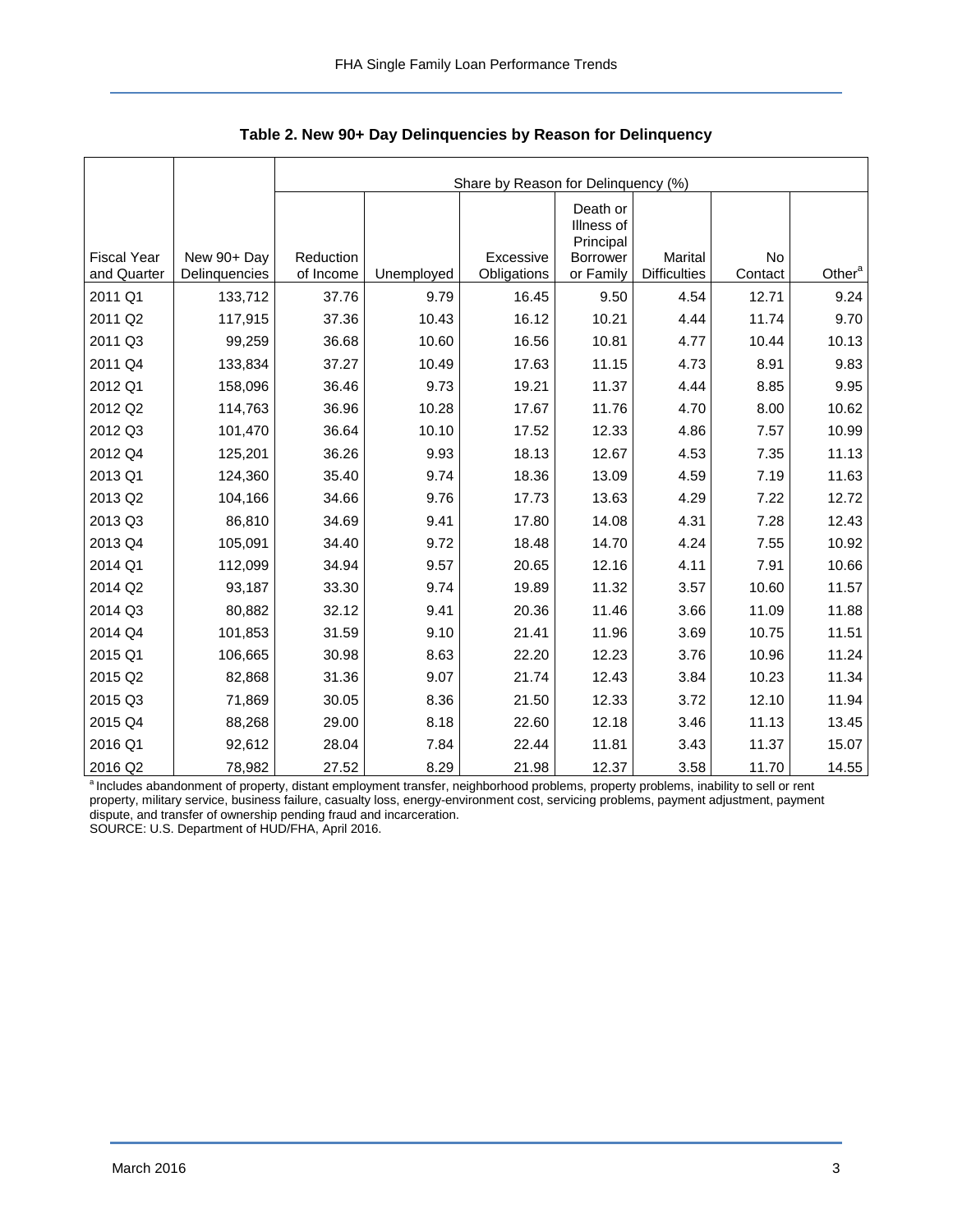|                                    |                                   | Rates of Active Loan Counts (%) |        |        |            |                   |                  |                                  |  |  |  |
|------------------------------------|-----------------------------------|---------------------------------|--------|--------|------------|-------------------|------------------|----------------------------------|--|--|--|
|                                    |                                   |                                 |        |        |            |                   |                  | Serious                          |  |  |  |
|                                    | <b>IIF</b><br>Shares <sup>a</sup> | All Past<br>Due <sup>b</sup>    | 30-Day | 60-Day | $90 + Day$ | In<br>Foreclosure | In<br>Bankruptcy | Delinquency<br>Rate <sup>c</sup> |  |  |  |
| <b>Loan Purpose</b>                |                                   |                                 |        |        |            |                   |                  |                                  |  |  |  |
| All Active Loans                   | 7,809,260                         | 10.44                           | 3.72   | 1.32   | 2.76       | 1.68              | 0.87             | 5.31                             |  |  |  |
| Purchase                           | 65.24                             | 11.02                           | 4.05   | 1.45   | 2.88       | 1.66              | 0.89             | 5.43                             |  |  |  |
| Refinance                          | 34.76                             | 9.36                            | 3.13   | 1.06   | 2.52       | 1.71              | 0.83             | 5.06                             |  |  |  |
| Refinance                          |                                   |                                 |        |        |            |                   |                  |                                  |  |  |  |
| <b>Refinance Loans</b>             | 2,714,476                         | 9.36                            | 3.13   | 1.06   | 2.52       | 1.71              | 0.83             | 5.06                             |  |  |  |
| Conventional                       | 33.57                             | 12.16                           | 3.86   | 1.33   | 3.35       | 2.45              | 1.10             | 6.90                             |  |  |  |
| No Cash Out                        | 22.88                             | 11.25                           | 3.66   | 1.26   | 3.06       | 2.20              | 1.03             | 6.29                             |  |  |  |
| Cash Out                           | 10.69                             | 14.10                           | 4.30   | 1.49   | 3.98       | 2.99              | 1.24             | 8.21                             |  |  |  |
| <b>FHA</b>                         | 8.77                              | 7.85                            | 2.83   | 0.92   | 1.93       | 1.31              | 0.71             | 3.95                             |  |  |  |
| No Cash Out                        | 5.98                              | 6.88                            | 2.57   | 0.82   | 1.63       | 1.09              | 0.65             | 3.37                             |  |  |  |
| Cash Out                           | 2.79                              | 9.95                            | 3.39   | 1.14   | 2.57       | 1.79              | 0.85             | 5.20                             |  |  |  |
| Streamline                         | 57.66                             | 7.95                            | 2.75   | 0.93   | 2.12       | 1.35              | 0.70             | 4.17                             |  |  |  |
| Credit Score Ranged                |                                   |                                 |        |        |            |                   |                  |                                  |  |  |  |
| Loans with Credit Scores 5,602,348 |                                   | 9.94                            | 3.57   | 1.25   | 2.68       | 1.54              | 0.81             | 5.03                             |  |  |  |
| < 500                              | 0.18                              | 35.19                           | 8.62   | 3.95   | 12.07      | 6.90              | 3.64             | 22.61                            |  |  |  |
| 500-579                            | 2.59                              | 34.51                           | 10.01  | 4.16   | 10.44      | 6.31              | 3.57             | 20.33                            |  |  |  |
| 580-619                            | 6.94                              | 24.59                           | 8.00   | 3.09   | 6.98       | 4.23              | 2.24             | 13.45                            |  |  |  |
| 620-659                            | 28.55                             | 14.08                           | 5.31   | 1.84   | 3.74       | 1.92              | 1.14             | 6.80                             |  |  |  |
| 660-719                            | 38.51                             | 6.75                            | 2.56   | 0.84   | 1.73       | 1.03              | 0.48             | 3.24                             |  |  |  |
| 720-850                            | 23.23                             | 2.85                            | 1.00   | 0.32   | 0.73       | 0.55              | 0.19             | 1.47                             |  |  |  |
| <b>Fiscal Year Cohort</b>          |                                   |                                 |        |        |            |                   |                  |                                  |  |  |  |
| All Cohorts                        | 7,809,260                         | 10.44                           | 3.72   | 1.32   | 2.76       | 1.68              | 0.87             | 5.31                             |  |  |  |
| pre-2004                           | 10.35                             | 16.36                           | 6.11   | 2.24   | 3.85       | 2.69              | 1.46             | 8.00                             |  |  |  |
| 2004                               | 2.62                              | 17.57                           | 6.22   | 2.28   | 4.17       | 3.22              | 1.68             | 9.06                             |  |  |  |
| 2005                               | 1.87                              | 20.15                           | 6.79   | 2.62   | 4.97       | 3.82              | 1.95             | 10.74                            |  |  |  |
| 2006                               | 1.50                              | 24.05                           | 7.27   | 2.92   | 6.38       | 5.10              | 2.37             | 13.86                            |  |  |  |
| 2007                               | 1.46                              | 28.80                           | 7.74   | 3.25   | 8.57       | 6.44              | 2.79             | 17.80                            |  |  |  |
| 2008                               | 3.55                              | 29.15                           | 7.76   | 3.20   | 8.94       | 6.49              | 2.74             | 18.17                            |  |  |  |
| 2009                               | 8.14                              | 17.91                           | 5.43   | 2.05   | 5.24       | 3.53              | 1.65             | 10.42                            |  |  |  |
| 2010                               | 10.56                             | 11.58                           | 4.03   | 1.43   | 3.25       | 1.82              | 1.04             | 6.10                             |  |  |  |
| 2011                               | 8.46                              | 9.09                            | 3.36   | 1.17   | 2.45       | 1.29              | 0.80             | 4.53                             |  |  |  |
| 2012                               | 10.11                             | 7.20                            | 2.80   | 0.94   | 1.83       | 0.92              | 0.61             | 3.36                             |  |  |  |
| 2013                               | 13.56                             | 5.67                            | 2.34   | 0.75   | 1.45       | 0.64              | 0.40             | 2.48                             |  |  |  |
| 2014                               | 7.18                              | 7.68                            | 3.24   | 1.02   | 2.17       | 0.73              | 0.39             | 3.29                             |  |  |  |
| 2015                               | 13.25                             | 3.91                            | 2.05   | 0.55   | 0.74       | 0.16              | 0.09             | 0.99                             |  |  |  |
| 2016                               | 7.39                              | 1.06                            | 0.75   | 0.14   | 0.06       | 0.00              | 0.00             | 0.07                             |  |  |  |

## <span id="page-4-0"></span>**Table 3. Delinquency Rates by Loan and Property Characteristics**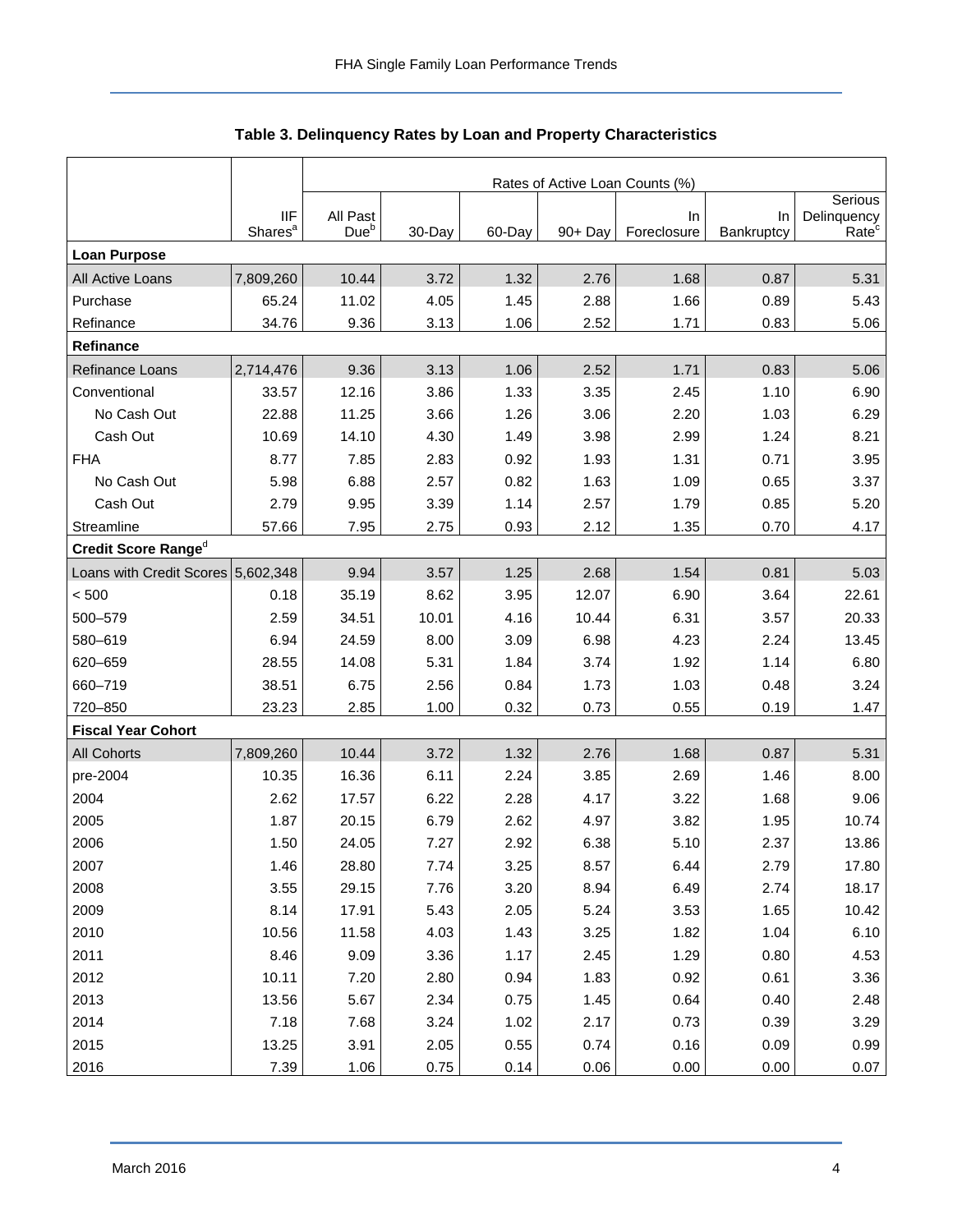|                                             |                     | Rates of Active Loan Counts (%) |        |        |            |             |            |                   |  |  |  |
|---------------------------------------------|---------------------|---------------------------------|--------|--------|------------|-------------|------------|-------------------|--|--|--|
|                                             |                     |                                 |        |        |            |             |            | Serious           |  |  |  |
|                                             | <b>IIF</b>          | All Past                        |        |        |            | In.         | In         | Delinquency       |  |  |  |
|                                             | Shares <sup>a</sup> | Due <sup>b</sup>                | 30-Day | 60-Day | $90 + Day$ | Foreclosure | Bankruptcy | Rate <sup>c</sup> |  |  |  |
| Loan Amount at Origination (\$ thousands)   |                     |                                 |        |        |            |             |            |                   |  |  |  |
| All Loan Amounts                            | 7,809,260           | 10.44                           | 3.72   | 1.32   | 2.76       | 1.68        | 0.87       | 5.31              |  |  |  |
| < 50                                        | 3.83                | 12.38                           | 4.72   | 1.58   | 2.79       | 2.30        | 0.98       | 6.07              |  |  |  |
| $50 - 99$                                   | 25.33               | 11.93                           | 4.41   | 1.52   | 2.81       | 2.09        | 1.07       | 5.97              |  |  |  |
| 100-149                                     | 29.23               | 10.70                           | 3.88   | 1.39   | 2.77       | 1.61        | 0.99       | 5.37              |  |  |  |
| 150-199                                     | 19.26               | 9.54                            | 3.40   | 1.20   | 2.66       | 1.41        | 0.77       | 4.85              |  |  |  |
| 200-249                                     | 10.38               | 8.84                            | 3.03   | 1.07   | 2.62       | 1.38        | 0.61       | 4.60              |  |  |  |
| 250-399                                     | 9.95                | 9.06                            | 2.87   | 1.06   | 2.90       | 1.47        | 0.54       | 4.91              |  |  |  |
| 400-499                                     | 1.25                | 8.39                            | 2.36   | 0.93   | 2.84       | 1.44        | 0.39       | 4.68              |  |  |  |
| >499                                        | 0.78                | 7.03                            | 1.92   | 0.71   | 2.40       | 1.22        | 0.30       | 3.92              |  |  |  |
| <b>Property Type</b>                        |                     |                                 |        |        |            |             |            |                   |  |  |  |
| <b>All Property Types</b>                   | 7,809,260           | 10.44                           | 3.72   | 1.32   | 2.76       | 1.68        | 0.87       | 5.31              |  |  |  |
| Detached                                    | 86.49               | 10.28                           | 3.77   | 1.32   | 2.67       | 1.54        | 0.88       | 5.10              |  |  |  |
| Manufactured Housing                        | 3.11                | 15.11                           | 4.67   | 1.64   | 3.71       | 3.79        | 1.29       | 8.80              |  |  |  |
| 2-4 Units                                   | 1.93                | 12.14                           | 2.94   | 1.11   | 3.64       | 3.63        | 0.59       | 7.86              |  |  |  |
| Condo                                       | 3.85                | 8.01                            | 2.40   | 0.88   | 2.32       | 1.73        | 0.60       | 4.66              |  |  |  |
| Townhouse                                   | 4.62                | 11.66                           | 3.84   | 1.47   | 3.65       | 1.87        | 0.73       | 6.25              |  |  |  |
| <b>Purchase Loan Type</b>                   |                     |                                 |        |        |            |             |            |                   |  |  |  |
| All Purchase Loans                          | 5,090,554           | 11.02                           | 4.05   | 1.45   | 2.88       | 1.66        | 0.89       | 5.43              |  |  |  |
| Repeat                                      | 20.00               | 8.93                            | 3.43   | 1.16   | 2.17       | 1.35        | 0.74       | 4.26              |  |  |  |
| First-time                                  | 80.00               | 11.54                           | 4.21   | 1.52   | 3.06       | 1.73        | 0.93       | 5.73              |  |  |  |
| Seller-Funded Down Payment Assistance (DPA) |                     |                                 |        |        |            |             |            |                   |  |  |  |
| All Sources of Funds                        | 7,809,260           | 10.44                           | 3.72   | 1.32   | 2.76       | 1.68        | 0.87       | 5.31              |  |  |  |
| Non-DPA                                     | 97.00               | 9.96                            | 3.61   | 1.26   | 2.62       | 1.58        | 0.81       | 5.01              |  |  |  |
| <b>DPA</b>                                  | 3.00                | 25.96                           | 7.77   | 3.21   | 7.18       | 4.84        | 2.96       | 14.98             |  |  |  |

**Table 3. Delinquency Rates by Loan and Property Characteristics** 

IIF = insurance in force.

<sup>a</sup> For each subpanel, the loan shares sum to 100%. However, in some of the subpanels, the total loans in the analysis do not sum to 100% of IIF. For example, the IIF shares for refinance loans sum to 100% of refinance loans. Streamline refinance loans are not included in the Credit Score

Range analysis; the IIF shares in that panel, add to 100% of fully-underwritten loans.<br><sup>b</sup> Includes all loans 30 or more days past due, including those in bankruptcy or foreclosure.

<sup>c</sup> Includes all loans 90 days past due plus all in-bankruptcy and in-foreclosure cases.<br><sup>d</sup> Credit score reporting began in May 2004 but was not mandatory until July 2008. Streamline refinance loans do not require credit reporting.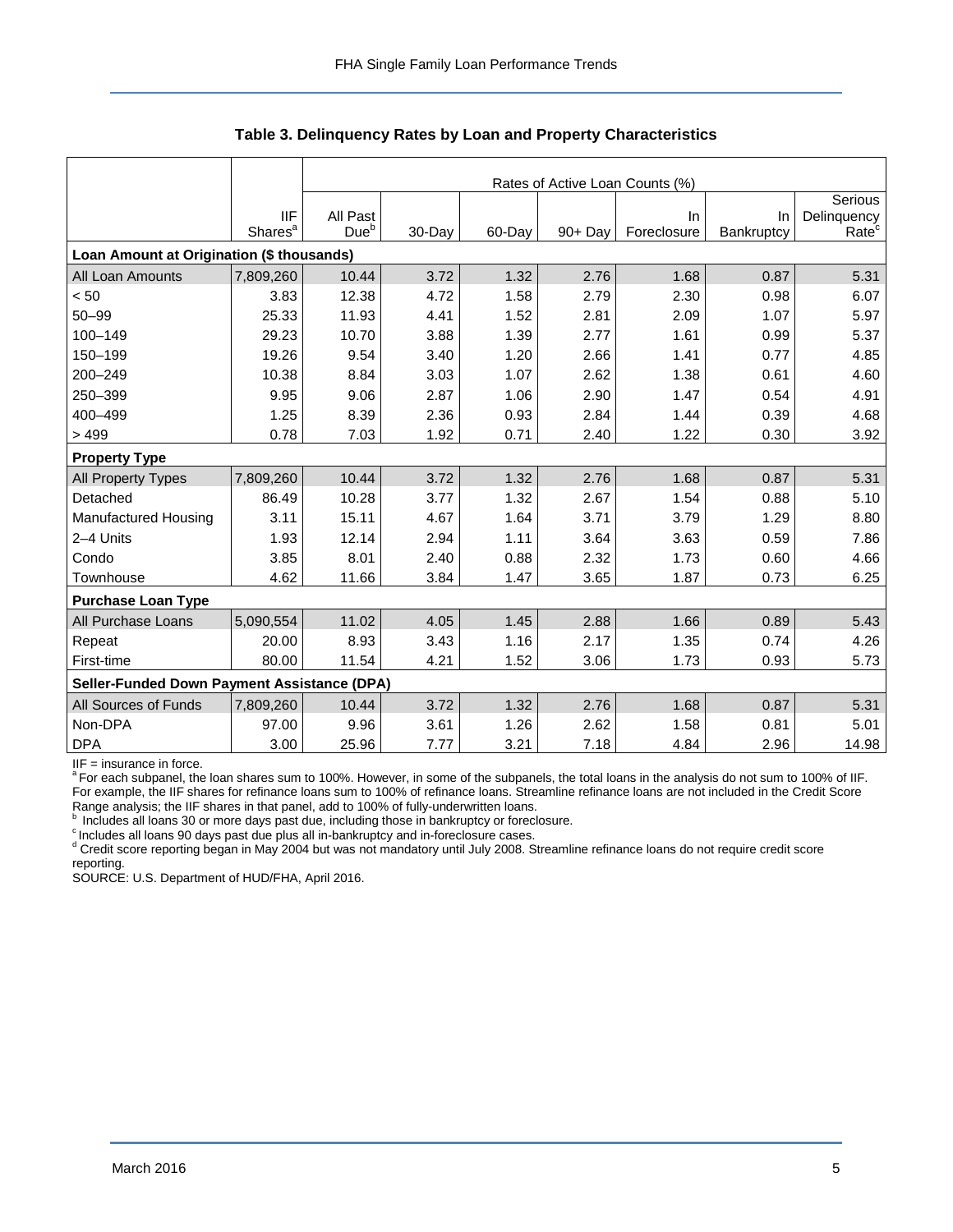|                                                         | 2016<br>2015 |         |            |         |         |                               |         |         |         |         |         |         |         |
|---------------------------------------------------------|--------------|---------|------------|---------|---------|-------------------------------|---------|---------|---------|---------|---------|---------|---------|
| <b>Disposition Month</b>                                | Feb          | Jan     | <b>Dec</b> | Nov     | Oct     | Sep                           | Aug     | Jul     | Jun     | May     | Apr     | Mar     | Feb     |
| Loss Components as Percentage of Defaulted Loan Balance |              |         |            |         |         |                               |         |         |         |         |         |         |         |
| Claim Expenses <sup>a</sup>                             | 12.93        | 12.88   | 12.88      | 13.37   | 13.91   | 13.37                         | 13.58   | 13.45   | 13.34   | 13.79   | 14.54   | 15.30   | 15.21   |
| Holding Costs <sup>b</sup>                              | 5.71         | 5.89    | 6.05       | 5.99    | 6.00    | 5.96                          | 6.00    | 5.96    | 5.90    | 5.86    | 5.89    | 5.88    | 5.77    |
| Loss on Collateral <sup>c</sup>                         | 34.60        | 34.66   | 34.85      | 35.37   | 34.00   | 34.40                         | 32.80   | 32.49   | 32.35   | 33.03   | 33.57   | 34.78   | 35.55   |
| Sales Expense                                           | 4.39         | 4.30    | 4.29       | 4.29    | 4.37    | 4.32                          | 4.36    | 4.39    | 4.50    | 4.39    | 4.37    | 4.37    | 4.26    |
| Program Discounts <sup>d</sup>                          | 0.23         | 0.14    | 0.15       | 0.19    | 0.19    | 0.17                          | 0.11    | 0.18    | 0.35    | 0.25    | 0.25    | 0.31    | 0.21    |
| Net Loss Rate <sup>e</sup>                              | 57.07        | 56.46   | 56.44      | 57.49   | 56.64   | 56.62                         | 55.39   | 55.32   | 55.67   | 56.68   | 58.22   | 60.16   | 60.27   |
|                                                         |              |         |            |         |         |                               |         |         |         |         |         |         |         |
|                                                         |              |         |            |         |         | Average Amount (\$)           |         |         |         |         |         |         |         |
| Average Dollar Loss                                     | 66,449       | 66,524  | 66,686     | 68,501  | 67,561  | 68,121                        | 65,626  | 66,192  | 66,812  | 67,962  | 69,849  | 72,147  | 73,480  |
| Average Unpaid Balance                                  | 116,471      | 117,831 | 118,155    | 119,151 | 119,274 | 120,319                       | 118,488 | 119,650 | 120,022 | 119,900 | 119,981 | 119,934 | 121,926 |
|                                                         |              |         |            |         |         | <b>Occurrence Count</b>       |         |         |         |         |         |         |         |
| Number of Dispositions                                  | 3,962        | 4,669   | 5,678      | 4,908   | 5,883   | 5,426                         | 5,412   | 6,030   | 5,564   | 5,135   | 5,249   | 5,082   | 4,459   |
| Number of Discounts                                     | 27           | 25      | 31         | 33      | 42      | 33                            | 24      | 38      | 56      | 48      | 56      | 51      | 37      |
| <b>Stage</b>                                            |              |         |            |         |         | <b>Average Time in Months</b> |         |         |         |         |         |         |         |
| Delinquency <sup>f</sup>                                | 13.0         | 13.3    | 12.5       | 12.6    | 12.3    | 12.2                          | 12.1    | 11.9    | 11.7    | 11.8    | 11.5    | 11.7    | 11.6    |
| Foreclosure <sup>g</sup>                                | 12.2         | 11.8    | 12.1       | 12.1    | 11.8    | 11.3                          | 10.9    | 11.1    | 11.0    | 10.7    | 11.0    | 11.0    | 10.7    |
| Deed Transferh                                          | 11.7         | 11.3    | 11.3       | 11.0    | 11.2    | 10.4                          | 10.4    | 10.3    | 10.1    | 10.1    | 10.1    | 9.9     | 9.9     |
| <b>REO</b>                                              | 4.3          | 4.3     | 4.2        | 4.2     | 4.1     | 4.1                           | 3.9     | 3.8     | 3.7     | 3.7     | 3.8     | 4.0     | 4.1     |
| All Stages                                              | 41.0         | 40.5    | 40.1       | 39.7    | 39.5    | 38.0                          | 37.4    | 37.1    | 36.5    | 36.5    | 36.4    | 36.8    | 36.2    |

<span id="page-6-0"></span>**Table 4. REO Components of Loss by Property Disposition Month** 

 $a$  Includes interest on principal.

<sup>b</sup> Management, maintenance, repairs, administration, and security, net of rent and other income.<br><sup>c</sup> Value when foreclosed (UPB) minus value received in REO; does not include Streamline refinances.

<sup>d</sup> Rate over all dispositions; effect is greater in the cases where a discount actually is given.

<sup>e</sup> Profit (loss) divided by Unpaid Principal Balance (UPB). The listed cost categories are not exhaustive, and they will not sum to the loss rate.

<sup>f</sup> First missed payment to date foreclosure initiated.

<sup>g</sup> Initiation of foreclosure proceedings to auction date.

h Auction date to HUD acquisition date.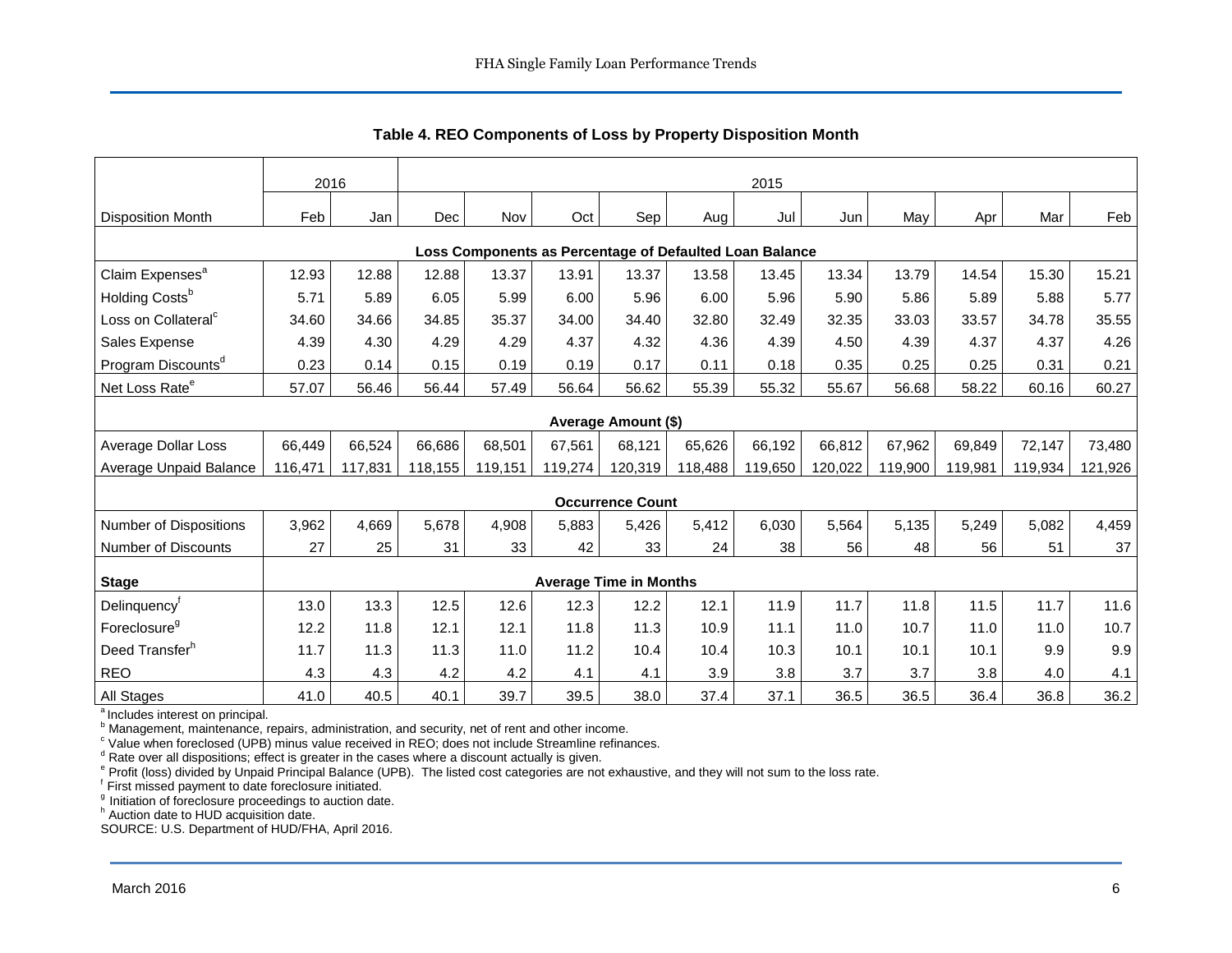

<span id="page-7-0"></span>

NOTE: The FY 2009 cohort is separated into two parts, representing loan originations from October through March in 2009-1 and loan originations from April through September in 2009-2. The last six months of the origination period have been removed to ensure seasoning of loans.